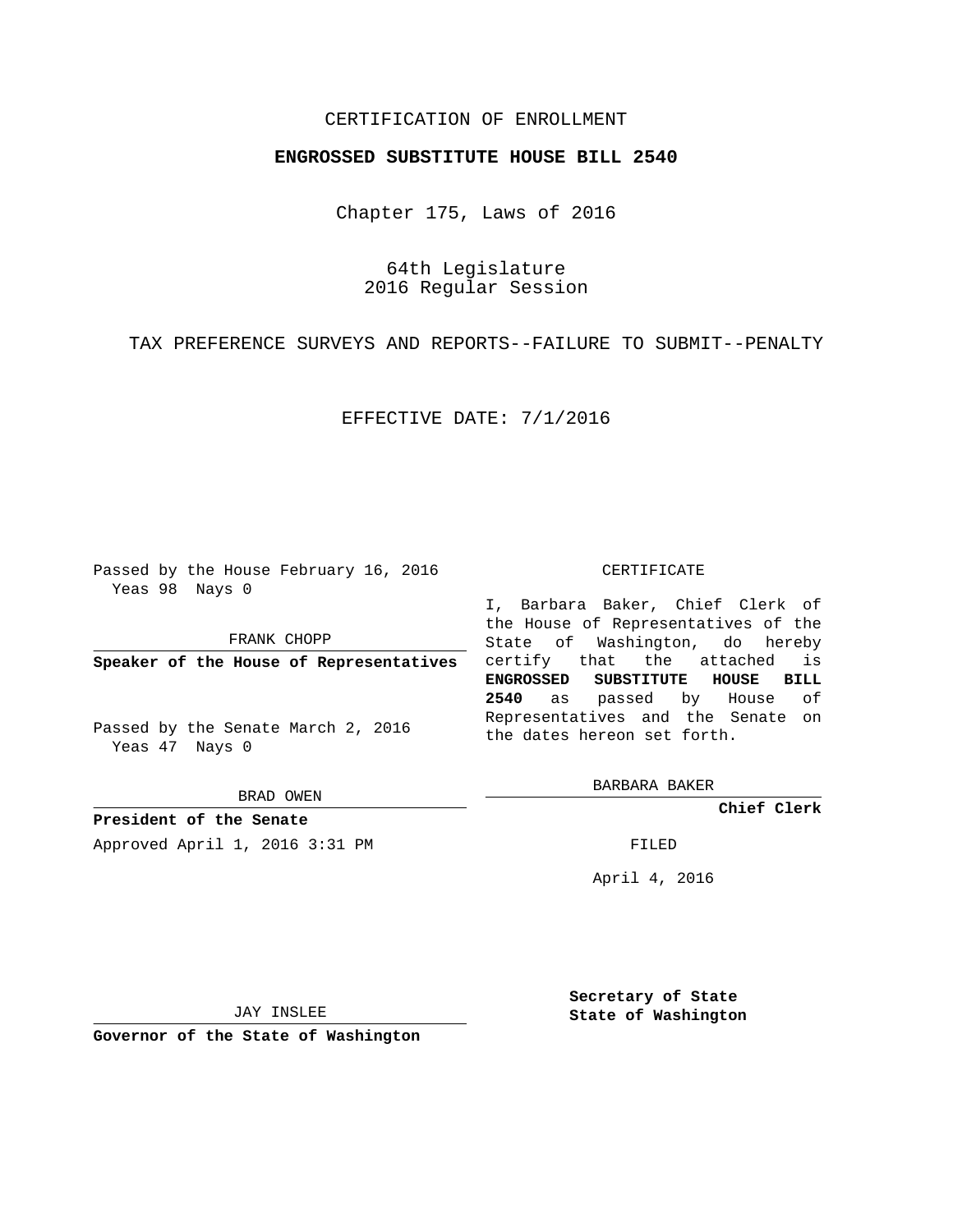### **ENGROSSED SUBSTITUTE HOUSE BILL 2540**

Passed Legislature - 2016 Regular Session

## **State of Washington 64th Legislature 2016 Regular Session**

**By** House Finance (originally sponsored by Representatives Nealey, Tharinger, Harris, Walsh, Ryu, Griffey, Hayes, Manweller, Pike, Smith, Stokesbary, MacEwen, Van De Wege, Johnson, Magendanz, Wilson, McBride, Hargrove, Schmick, Pollet, and Van Werven)

READ FIRST TIME 02/09/16.

 AN ACT Relating to modifying the penalty for taxpayers that do not submit an annual survey or report; amending RCW 82.32.534 and 82.32.585; creating a new section; and providing an effective date.

BE IT ENACTED BY THE LEGISLATURE OF THE STATE OF WASHINGTON:

 **Sec. 1.** RCW 82.32.534 and 2014 c 97 s 102 are each amended to read as follows:6

 (1)(a) Every person claiming a tax preference that requires a report under this section must file a complete annual report with the 9 department. The report is due by ((April 30th)) May 31st of the year following any calendar year in which a person becomes eligible to claim the tax preference that requires a report under this section. The department may extend the due date for timely filing of annual reports under this section as provided in RCW 82.32.590.

 (b) The report must include information detailing employment, wages, and employer-provided health and retirement benefits for employment positions in Washington for the year that the tax preference was claimed. However, persons engaged in manufacturing commercial airplanes or components of such airplanes may report employment, wage, and benefit information per job at the manufacturing site for the year that the tax preference was claimed. The report must not include names of employees. The report must also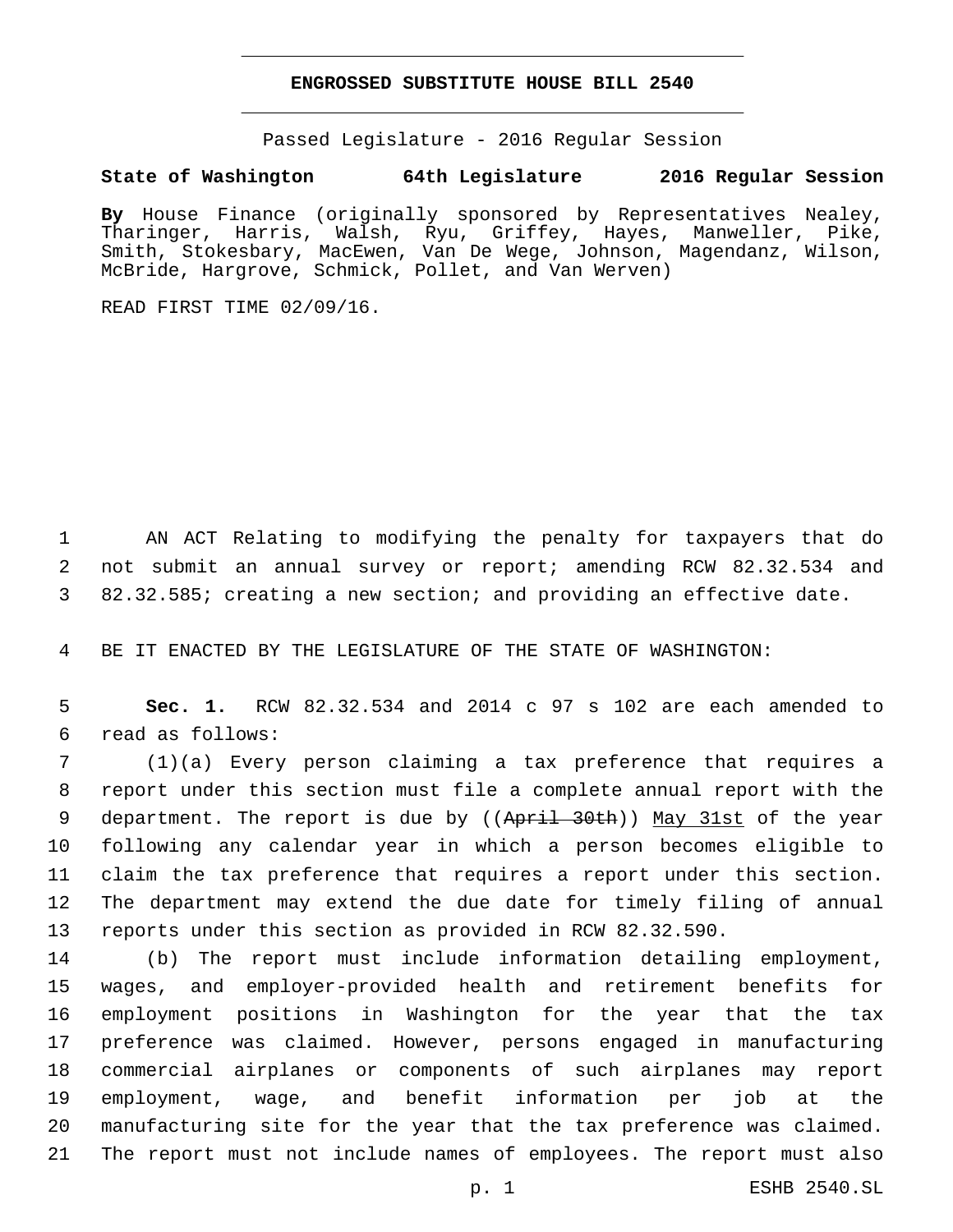detail employment by the total number of full-time, part-time, and temporary positions for the year that the tax preference was claimed.

 (c) Persons receiving the benefit of the tax preference provided by RCW 82.16.0421 or claiming any of the tax preferences provided by RCW 82.04.2909, 82.04.4481, 82.08.805, 82.12.805, or 82.12.022(5) 6 must indicate on the annual report the quantity of product produced in this state during the time period covered by the report.

 (d) If a person filing a report under this section did not file a report with the department in the previous calendar year, the report filed under this section must also include employment, wage, and benefit information for the calendar year immediately preceding the calendar year for which a tax preference was claimed.

 (2) As part of the annual report, the department may request additional information necessary to measure the results of, or 15 determine eligibility for, the tax preference.

 (3) Other than information requested under subsection (2) of this section, the information contained in an annual report filed under this section is not subject to the confidentiality provisions of RCW 82.32.330 and may be disclosed to the public upon request.

 $(4)(a)$  Except as otherwise provided by law, if a person claims a tax preference that requires an annual report under this section but fails to submit a complete report by the due date or any extension 23 under RCW 82.32.590, the department must declare:

24 (i) Thirty-five percent of the amount of the tax preference claimed for the previous calendar year to be immediately due and payable; and

27 (ii) An additional fifteen percent of the amount of the tax preference claimed for the previous calendar year to be immediately due and payable if the person has previously been assessed under this subsection (4) for failure to submit a report under this section for 31 the same tax preference.

32 (b) The department ((must assess interest, but not penalties, on the amounts due under this subsection. The interest must be assessed at the rate provided for delinquent taxes under this chapter, retroactively to the date the tax preference was claimed, and accrues until the taxes for which the tax preference was claimed are repaid. Amounts due under this subsection are not subject to the confidentiality provisions of RCW 82.32.330 and may be disclosed to the public upon request)) may not assess interest or penalties on 40 amounts due under this subsection.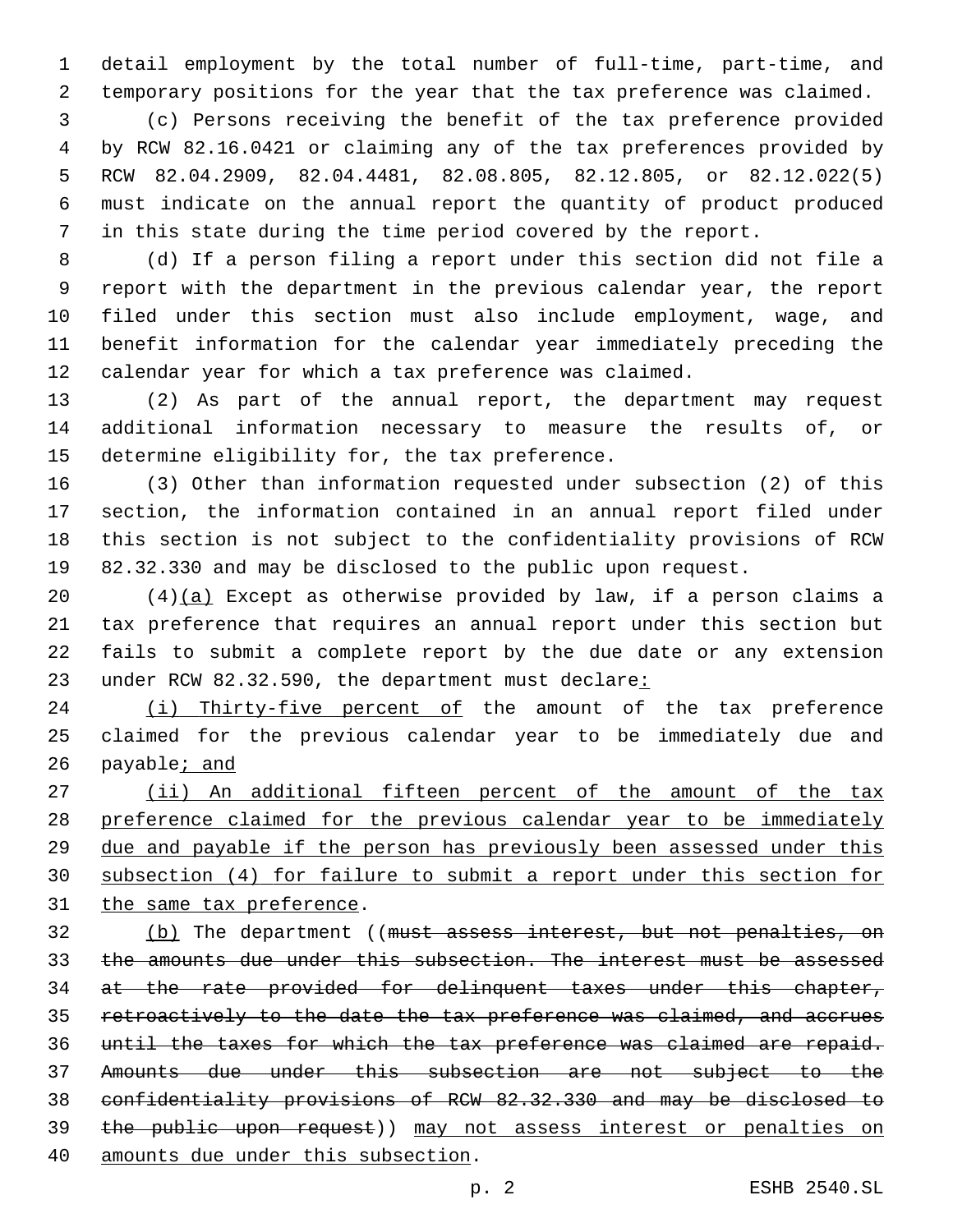(5) The department must use the information from this section to prepare summary descriptive statistics by category. No fewer than three taxpayers may be included in any category. The department must report these statistics to the legislature each year by December  $((1st)) 31st.$ 

(6) For the purposes of this section:6

 (a) "Person" has the meaning provided in RCW 82.04.030 and also includes the state and its departments and institutions.

 (b) "Tax preference" has the meaning provided in RCW 43.136.021 and includes only the tax preferences requiring a survey under this 11 section.

 **Sec. 2.** RCW 82.32.585 and 2014 c 97 s 103 are each amended to 13 read as follows:

 (1)(a) Every person claiming a tax preference that requires a survey under this section must file a complete annual survey with the 16 department.

 (i) Except as provided in (a)(ii) of this subsection, the survey 18 is due by ((April 30th)) May 31st of the year following any calendar year in which a person becomes eligible to claim the tax preference 20 that requires a survey under this section.

 (ii) If the tax preference is a deferral of tax, the first survey 22 must be filed by ((April 30th)) May 31st of the calendar year following the calendar year in which the investment project is certified by the department as operationally complete, and a survey 25 must be filed by ((April 30th)) May 31st of each of the seven 26 succeeding calendar years.

 (b) The department may extend the due date for timely filing of annual surveys under this section as provided in RCW 82.32.590.

 (2)(a) The survey must include the amount of the tax preference claimed for the calendar year covered by the survey. For a person that claimed an exemption provided in RCW 82.08.025651 or 82.12.025651, the survey must include the amount of tax exempted under those sections in the prior calendar year for each general area or category of research and development for which exempt machinery and equipment and labor and services were acquired in the prior 36 calendar year.

 (b) The survey must also include the following information for employment positions in Washington, not to include names of employees, for the year that the tax preference was claimed: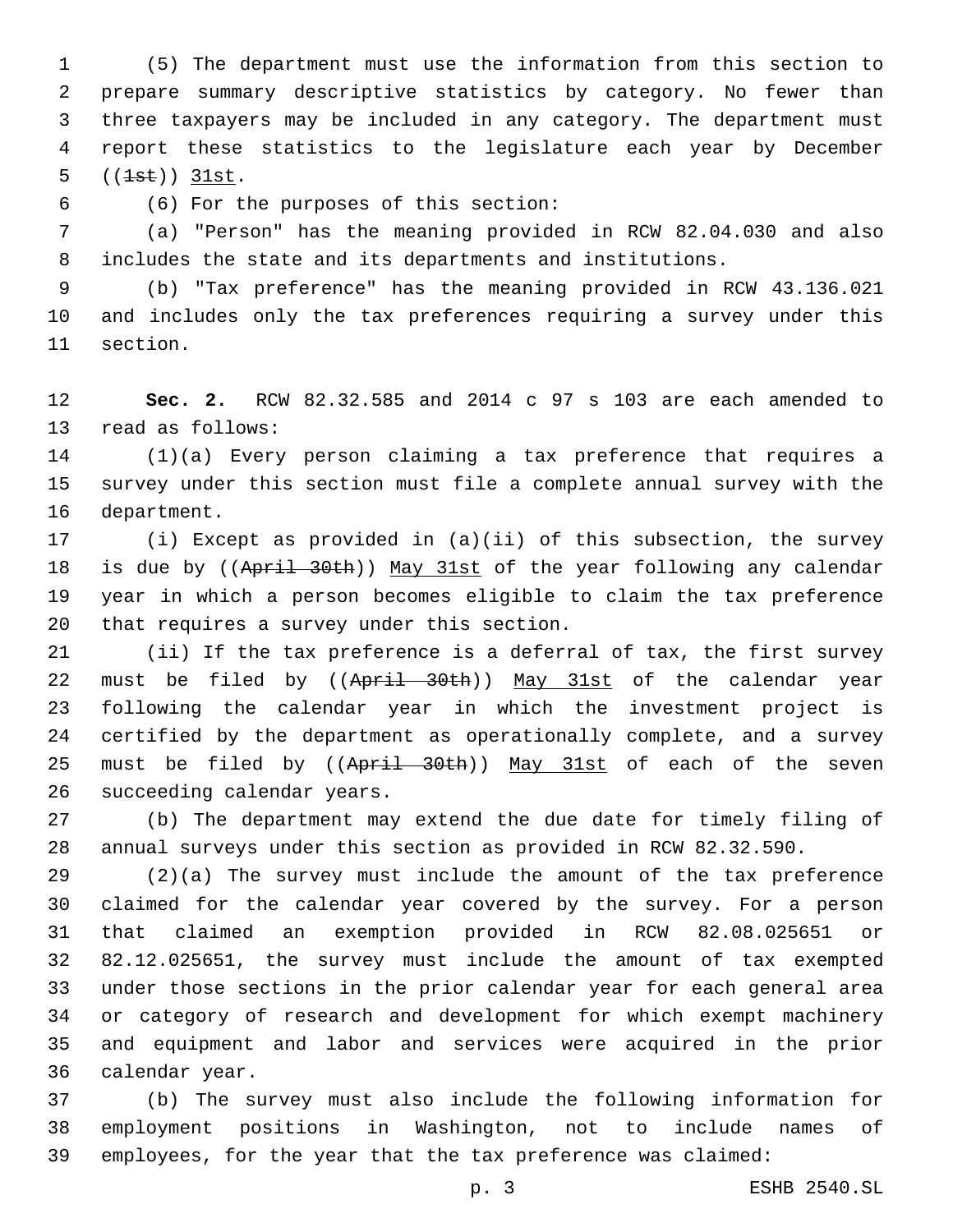(i) The number of total employment positions;1

 (ii) Full-time, part-time, and temporary employment positions as 3 a percent of total employment;

 (iii) The number of employment positions according to the following wage bands: Less than thirty thousand dollars; thirty thousand dollars or greater, but less than sixty thousand dollars; and sixty thousand dollars or greater. A wage band containing fewer 8 than three individuals may be combined with another wage band; and

 (iv) The number of employment positions that have employer-provided medical, dental, and retirement benefits, by each 11 of the wage bands.

 (c) For persons claiming the tax preference provided under chapter 82.60 or 82.63 RCW, the survey must also include the number of new products or research projects by general classification, and the number of trademarks, patents, and copyrights associated with 16 activities at the investment project.

 (d) For persons claiming the credit provided under RCW 82.04.4452, the survey must also include the qualified research and development expenditures during the calendar year for which the credit was claimed, the taxable amount during the calendar year for which the credit was claimed, the number of new products or research projects by general classification, the number of trademarks, patents, and copyrights associated with the research and development activities for which the credit was claimed, and whether the tax preference has been assigned, and who assigned the credit. The definitions in RCW 82.04.4452 apply to this subsection (2)(d).

 (e) For persons claiming the tax exemption in RCW 82.08.025651 or 82.12.025651, the survey must also include the general areas or categories of research and development for which machinery and equipment and labor and services were acquired, exempt from tax under RCW 82.08.025651 or 82.12.025651, in the prior calendar year.

 (f) If the person filing a survey under this section did not file a survey with the department in the previous calendar year, the survey filed under this section must also include the employment, wage, and benefit information required under (b)(i) through (iv) of this subsection for the calendar year immediately preceding the calendar year for which a tax preference was claimed.

 (3) As part of the annual survey, the department may request additional information necessary to measure the results of, or 40 determine eligibility for, the tax preference.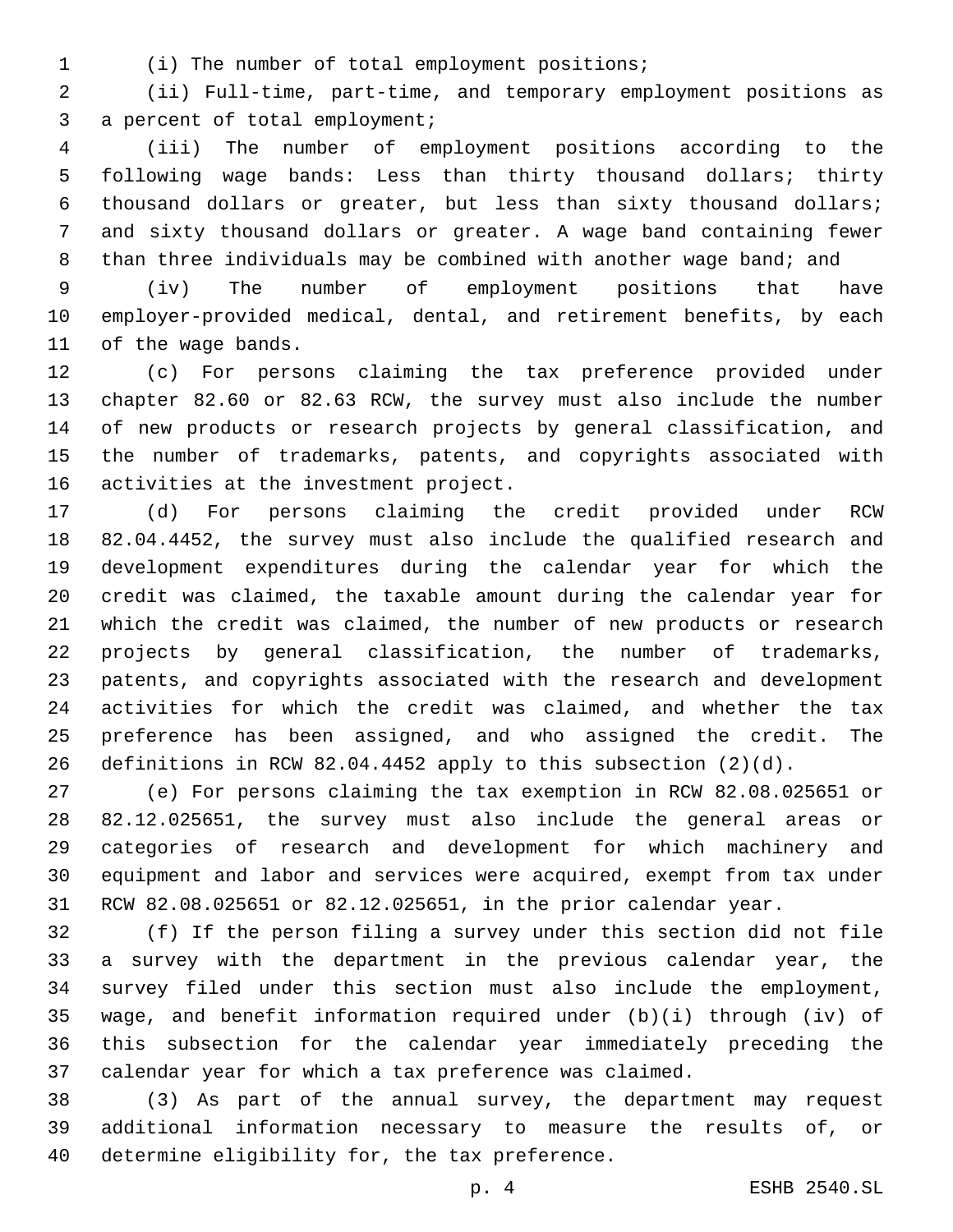(4) All information collected under this section, except the information required in subsection (2)(a) of this section, is deemed taxpayer information under RCW 82.32.330. Information required in subsection (2)(a) of this section is not subject to the confidentiality provisions of RCW 82.32.330 and may be disclosed to the public upon request, except as provided in subsection (5) of this section. If the amount of the tax preference claimed as reported on the survey is different than the amount actually claimed or otherwise allowed by the department based on the taxpayer's excise tax returns or other information known to the department, the amount actually 11 claimed or allowed may be disclosed.

 (5) Persons for whom the actual amount of the tax reduced or saved is less than ten thousand dollars during the period covered by the survey may request the department to treat the amount of the tax reduction or savings as confidential under RCW 82.32.330.

 (6)(a) Except as provided in (b) of this subsection or as otherwise provided by law, if a person claims a tax preference that requires an annual survey under this section but fails to submit a complete annual survey by the due date of the survey or any extension 20 under RCW 82.32.590, the department must declare:

21 (i) Thirty-five percent of the amount of the tax preference 22 claimed for the previous calendar year to be immediately due; and

23 (ii) An additional fifteen percent of the amount of the tax preference claimed for the previous calendar year to be immediately due and payable, if the person has previously been assessed under this subsection (6) for failure to submit a survey under this section 27 for the same tax preference.

28 (b) If the tax preference is a deferral of tax, the amount immediately due under this subsection is twelve and one-half percent 30 of the deferred tax ( $(i\texttt{s}-i\texttt{mmediately}-due)$ ). If the economic benefits of the deferral are passed to a lessee, the lessee is responsible for payment to the extent the lessee has received the economic benefit.

 $((+b))$  (c) The department ((must assess interest, but not penalties, on the amounts due under this subsection. The interest must be assessed at the rate provided for delinquent taxes under this chapter, retroactively to the date the tax preference was claimed, and accrues until the taxes for which the tax preference was claimed are repaid. Amounts due under this subsection are not subject to the confidentiality provisions of RCW 82.32.330 and may be disclosed to